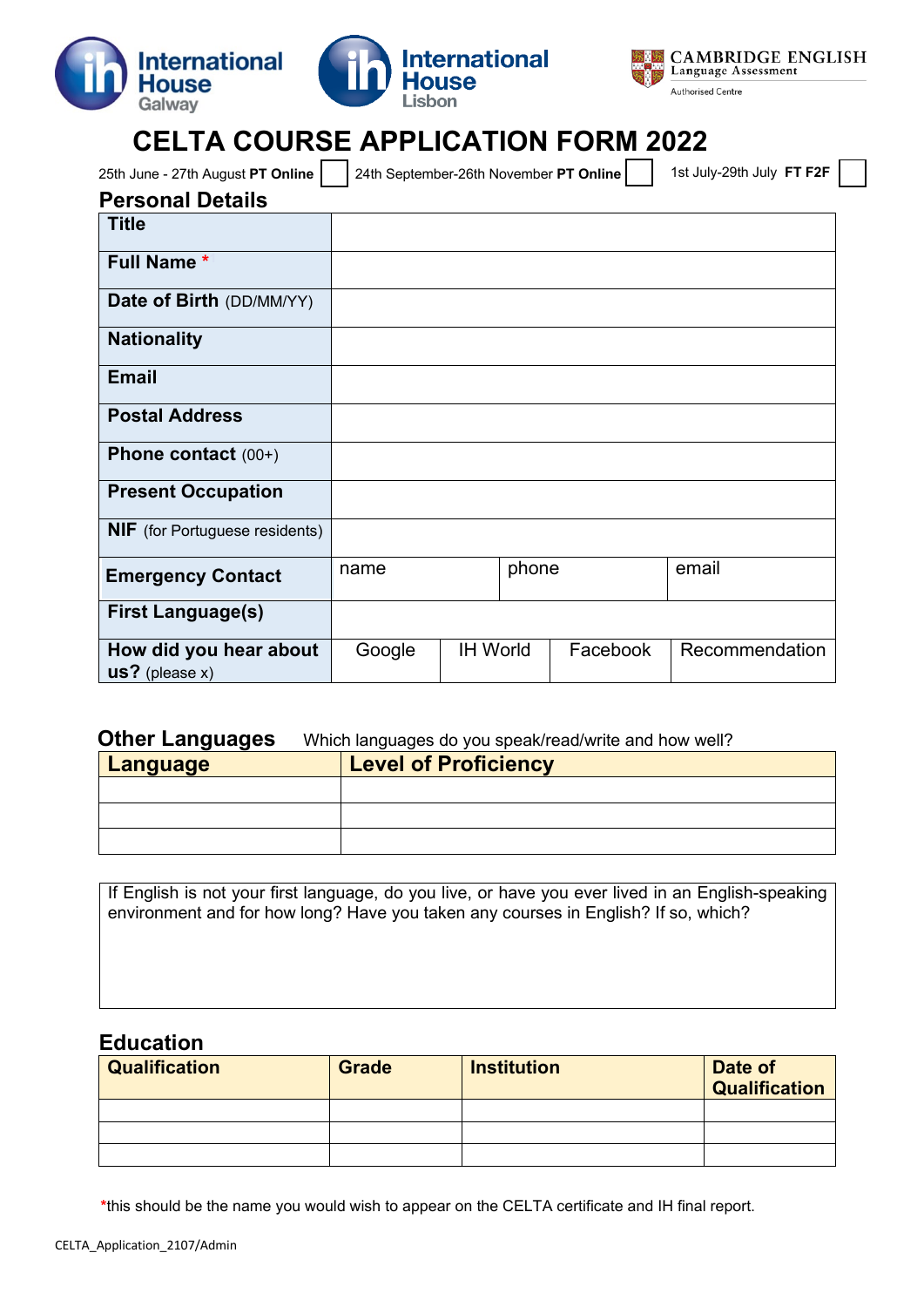#### **Experience in Teaching**

| <b>Subject</b> | <b>Institution</b> | <b>Dates</b> |  |  |  |  |
|----------------|--------------------|--------------|--|--|--|--|
|                |                    |              |  |  |  |  |
|                |                    |              |  |  |  |  |

## **Experience in English Language Teaching**

| <b>Institution and country</b> | <b>Levels of Learners</b> | <b>Dates</b> |
|--------------------------------|---------------------------|--------------|
|                                |                           |              |
|                                |                           |              |

#### **Other Work Experience**

| Job | <b>Responsibilities</b> | <b>Dates</b> |
|-----|-------------------------|--------------|
|     |                         |              |
|     |                         |              |
|     |                         |              |

**Fee** €1,480

## **Payment**

Once you are accepted onto the CELTA course, you will need to 50% deposit of the total fee in order to reserve your place. *This deposit is non-refundable.* The balance must be paid at least fifteen days before the start of the course. *Failure to pay the balance in time may result in the place being offered to another applicant on the waiting list.*

## **Cancellations, Withdrawals and Deferrals**

If a candidate cancels their place on the CELTA course fewer than fourteen days before the commencement of the course, the full course fee will be charged.

No refunds can be made should a candidate withdraw from the CELTA course, for whatever reason once the course has started.

Deferrals are made at the discretion of the Centre Director and only if there is a place on the course. If a deferral is offered, it must be taken up within a year of the candidate's original application.

## **Essentials**

Applicants must be computer literate and be able to type lesson plans and assignments. For CELTA Online, candidates must have access to a computer with Microsoft Word, a reliable internet connection, and a quiet room to work in.

Applicants should be aware of the intensive nature of the course and the fact that it is possible to fail. We cannot be held responsible for failure if details of illness or physical disability are not declared at the application stage. If due to any medical condition, illness or similar, you think that you may require additional support during the course or we may need to make some arrangements to make your participation in the course possible, please let us know and provide some details:

I have read and understood all the information in the application form above about the IH Lisbon and IH Galway CELTA Course.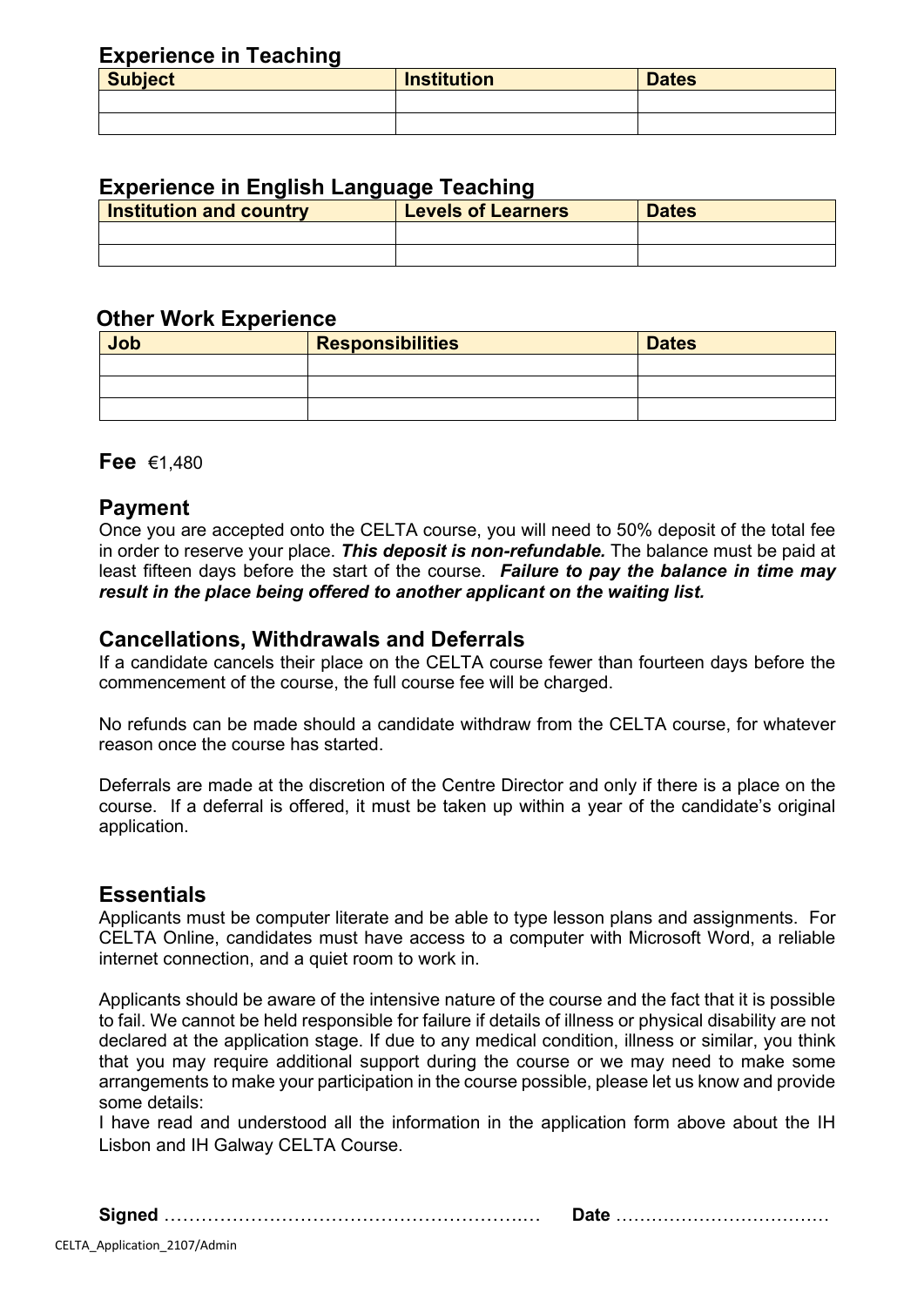





# **CELTA COURSE PRE-INTERVIEW TASKS**

You don't have to be a grammar expert to be accepted onto our CELTA course, but if you know very little you need to be prepared to spend time researching and analysing language. The following questions will help us understand what you know already. You may like to refer to a grammar book when preparing your answers - e.g. 'Oxford Learner's Grammar, Grammar Finder' by John Eastwood or 'Grammar for English Language Teachers' by Martin Parrott, published by Cambridge University Press. Think carefully about your responses, as both how you go about responding to the following tasks and the accuracy of what you produce is important. Please submit these tasks with your application.

## **Part 1: Grammar**

#### **A** - **Read the following passage and find an example of each of the following:**

| adjective      | adverb      | noun             |  |
|----------------|-------------|------------------|--|
| irregular verb | preposition | definite article |  |

*"Getting students to use English themselves is essential for acquisition to take place. 'Using English' does not necessarily mean getting them to speak or write; it may also involve listening or reading. You need to provide tasks that activate the students and get them to do something that involves them engaging with the forms, meanings and uses of the language."*

Ur. P, 2013, *A Course in English Language Teaching*

## **Part 2: Differences in meaning**

Comment on the differences in meaning in the following pairs of sentences.

#### **Example:**

**A** *You mustn't leave yet. B You don't have to leave yet.* 

#### **Difference in meaning**

*Mustn't refers to obligation whereas don't have to refers to lack of obligation.*

**a) A-** If I won the lottery, I would travel the world. **B -** If I win the lottery, I will travel the world. **Difference in meaning**

**b) A** - Pass the salt, will you? **B** - Would you mind passing me the salt?

**Difference in meaning**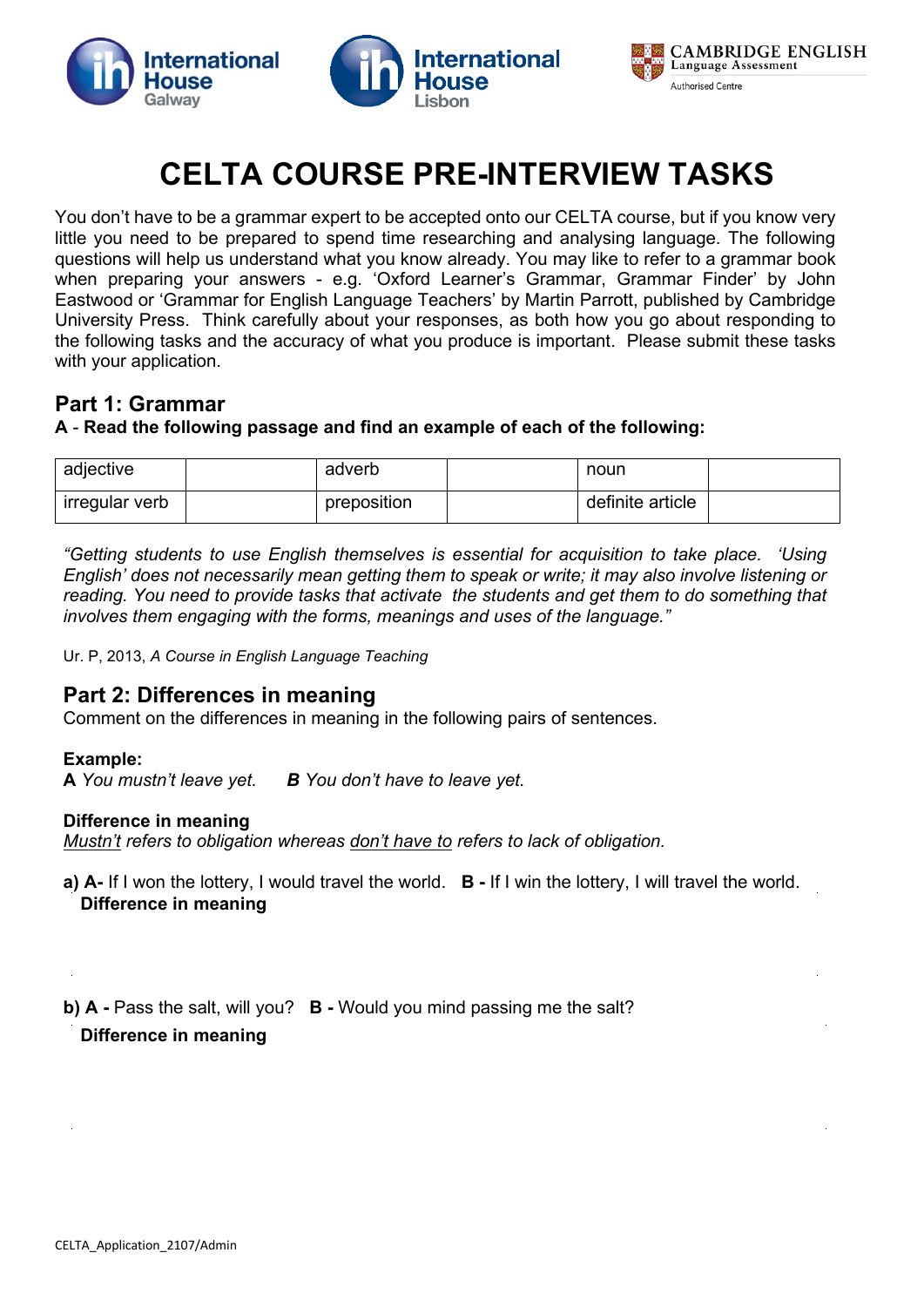## **Part 3: Pronunciation**

For each of the words below, list the number of syllables and **highlight** where the stress is, following the example given.

| photo        | 2 syllables | $\bullet$ | politics      |  |
|--------------|-------------|-----------|---------------|--|
| photographic |             |           | desert (noun) |  |
| politician   |             |           | desert (verb) |  |

#### **Part 4: Common errors and correcting mistakes**

*In each sentence below, there is a common mistake. For each one:* 

*a) write the correct version;*

*b) explain what the mistake was in simple English and how to make the correction clear to students.*

**Example:** "I'd like some informations about your courses, please."

#### **a) correct version:**

*I'd like some information about your courses, please.*

**b) explain what the mistake was and how to make the correction clear to a student:**

*"Information" is a noun which we can't count in English. This means it doesn't have a plural form. So I can't say "informations". I have to say: "some information" or "a piece of information".*

**A** "Can you borrow me your book?"

**a) correct version**

**b)explain what the mistake was and how to make the correction clear to a student:**

**B** "Can you afford it?" "Yes, I've been paid yesterday."

**a) correct version**

**b) explain what the mistake was and how to make the correction clear to a student:**

**C** "Look at those dark clouds. It will rain!"

**a) correct version**

**b) explain what the mistake was and how to make the correction clear to a student:**